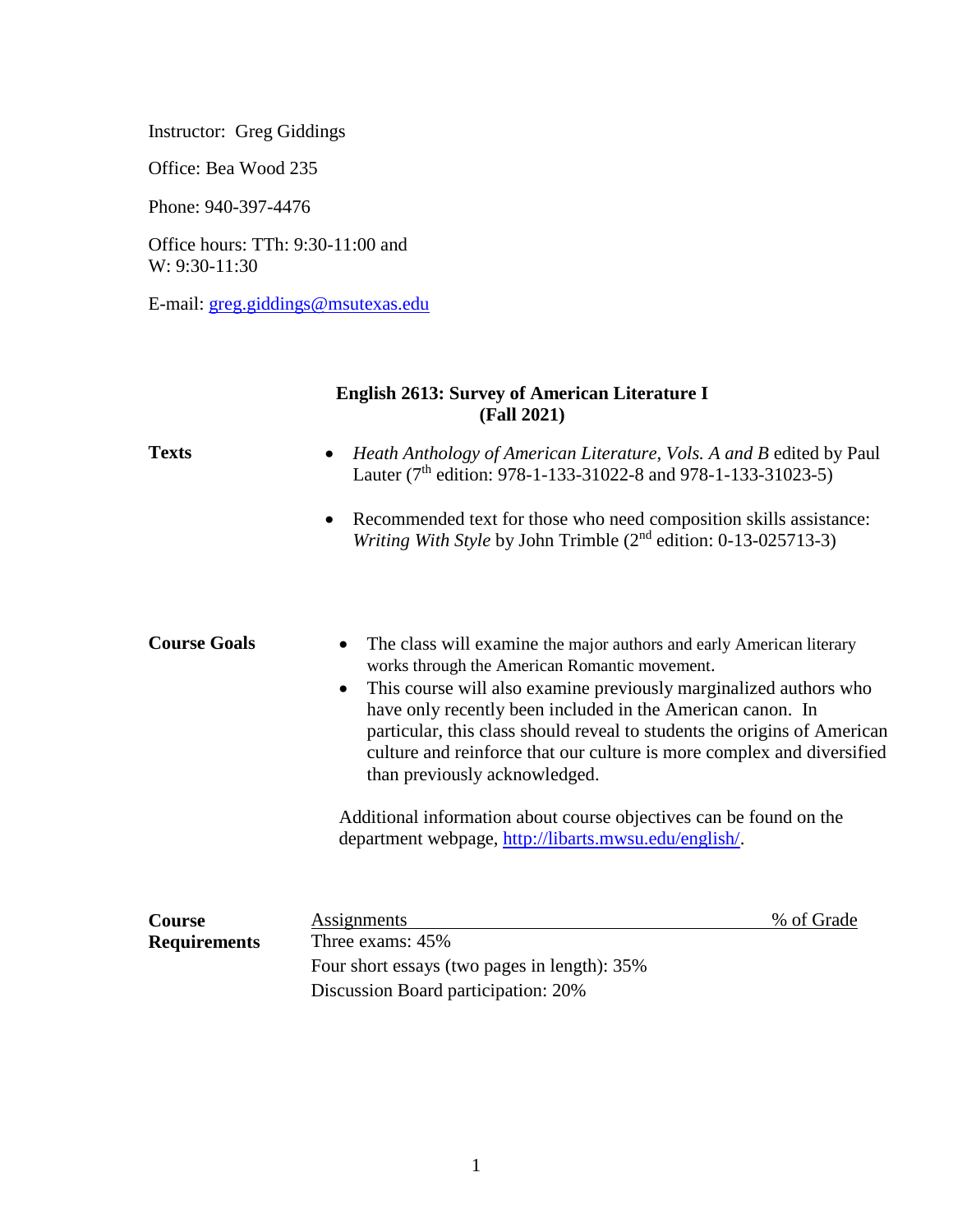| <b>Final</b><br><b>Examination</b>                             | The third exam will be available from December 4-8.                                                                                                                                                                                                                                                                                                                                                                                                                                                                                                                                                                                                                                                                                                                                                                                                                                                                                                                                                       |
|----------------------------------------------------------------|-----------------------------------------------------------------------------------------------------------------------------------------------------------------------------------------------------------------------------------------------------------------------------------------------------------------------------------------------------------------------------------------------------------------------------------------------------------------------------------------------------------------------------------------------------------------------------------------------------------------------------------------------------------------------------------------------------------------------------------------------------------------------------------------------------------------------------------------------------------------------------------------------------------------------------------------------------------------------------------------------------------|
| <b>Grading Policies</b>                                        | In this class, the following numerical equivalents for final grades are used:<br>$A = 100-90\%$ ; $B = 89-80\%$ ; $C = 79-70\%$ ; $D = 69-60\%$ ; $F = 59-0\%$ .                                                                                                                                                                                                                                                                                                                                                                                                                                                                                                                                                                                                                                                                                                                                                                                                                                          |
| <b>Submission</b><br><b>Format</b> and<br><b>Policy</b>        | All final copies of essays must be uploaded to D2L's dropbox as an<br>attachment in a Microsoft Word (not Works) document. When submitting<br>thesis statement proposals or early rough drafts, email me directly at<br>greg.giddings@msutexas.edu.                                                                                                                                                                                                                                                                                                                                                                                                                                                                                                                                                                                                                                                                                                                                                       |
|                                                                | Here's some legal "stuff": By enrolling in this class, the student expressly<br>grants MSU a "limited right" to all intellectual property created by the student<br>for the purpose of this course. The "limited right" shall include but shall not<br>be limited to the right to reproduce the student's work product in order to<br>verify originality and authenticity, and for educational purposes.                                                                                                                                                                                                                                                                                                                                                                                                                                                                                                                                                                                                  |
|                                                                | <b>Note:</b> You may not submit a paper for a grade in this class that already has<br>been (or will be) submitted for a grade in another course, unless you obtain<br>the explicit written permission of me and the other instructor involved in<br>advance.                                                                                                                                                                                                                                                                                                                                                                                                                                                                                                                                                                                                                                                                                                                                              |
| Late<br>Paper/Assignment<br><b>Policy</b>                      | I will accept an essay only 24 hours late, and then with a one-letter grade<br>penalty. After 24 hours, I will not accept a late paper.                                                                                                                                                                                                                                                                                                                                                                                                                                                                                                                                                                                                                                                                                                                                                                                                                                                                   |
| <b>Other Pertinent</b><br><b>Information for</b><br>this Class | Warning:<br>This class is writing intensive. Not only is 35% of your grade based on<br>essays, but also a significant percentage of your exams are essay questions.<br>And to clarify, by writing, I mean academic writing. On both the essays and<br>tests, you will be expected to formulate an analytical, subjective thesis<br>statement and support it with well-organized paragraphs.<br>Here's the problem with an internet class: many of you can't come to my<br>office for one-on-one help. Although I will post numerous examples of<br>successful essays, the "distance" aspect of this class makes improving your<br>compositional skills quite difficult. (However, if you submit rough drafts to<br>me that will likely help your writing, as well as reading the recommended<br>Trimble book.)<br>Another warning:<br>Many students sign up for internet course thinking that they will be "easier"<br>than a typical lecture course. That will likely not be the case with this class. I |
|                                                                | cover the same material and I require just as much work as in a lecture class.                                                                                                                                                                                                                                                                                                                                                                                                                                                                                                                                                                                                                                                                                                                                                                                                                                                                                                                            |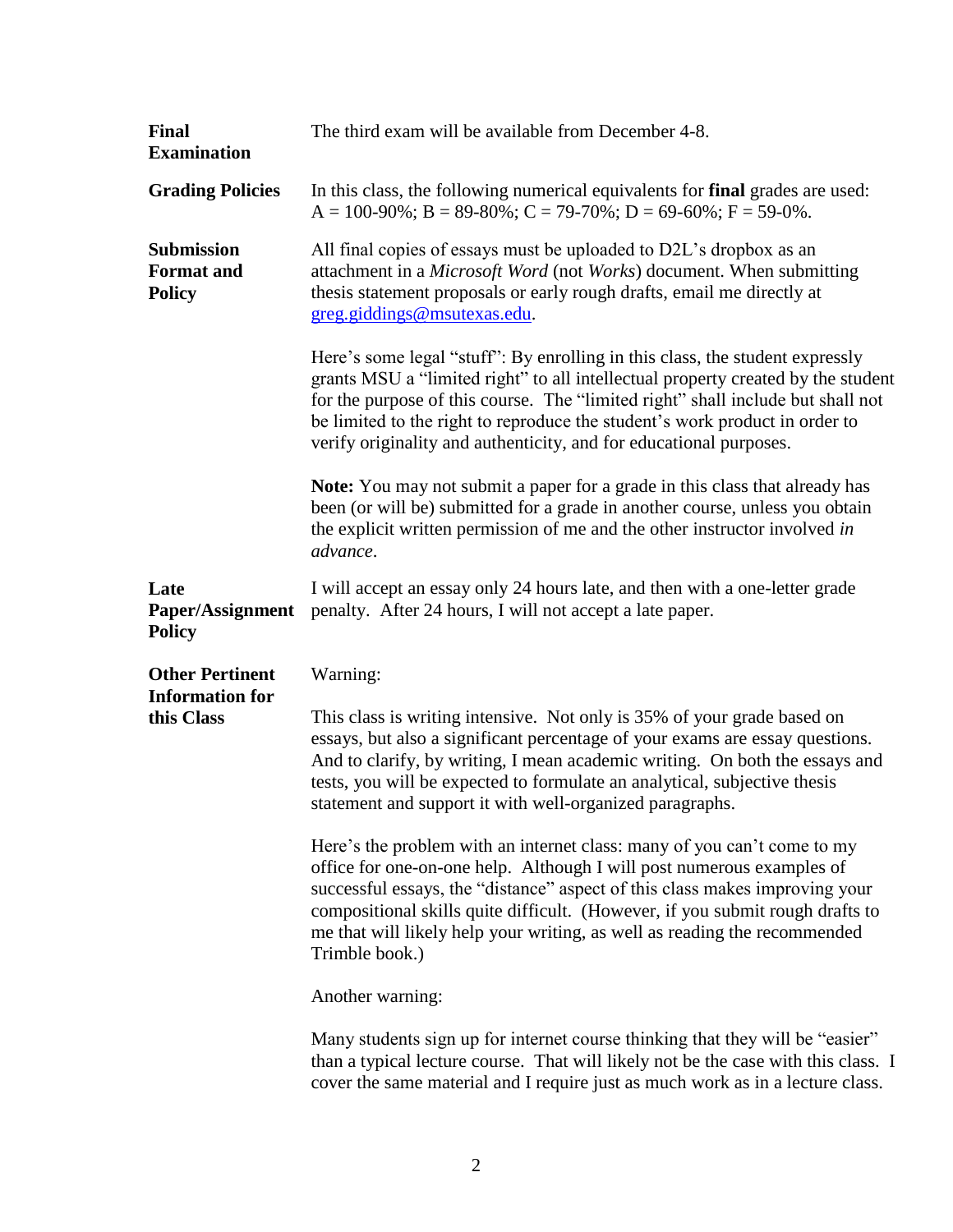You will quickly realize that this class is reading intensive. (However, we are not in class three hours per week either, so that time and more should be devoted to your reading.) Basically, you will need to be disciplined and diligent to keep up the pace.

I am not trying to scare anyone off, but I also want each of you to understand what to expect.

Discussions: Instead of an in-class discussion, we will collectively engage in a conversation regarding the texts via a Discussion forum. This is an opportunity for you to share your thoughts and clarify any questions or misunderstandings that you might have. Unless specified, you are required to post two questions or comments and two answers or responses to each Discussion forum. While I don't like rigid deadlines in an on-line class, because a conversation involves all of us, not just one voice, I must impose a rigid window on each Discussion Board topic. So you must post your assigned questions or comments (usually two) by the week's end. You may answer questions or post a response to a comment the next week—even through the weekend. After that week, I will lock the discussion forum. So to get Discussion forum credit, you must meet those deadlines. Of course, this class participation is 20% of your semester's grade; plus engaging in our conversation will likely increase your understanding of the assigned texts. So keep up on the Discussion Board.

Study Advice: Take notes on the background discussions of the works and authors. A substantial amount of important information is not in your text. Therefore, pay attention to the online questions and answers and to the notes that I post. In addition, read closely and interact with the text. This is one of the best ways to get the most out of a work. And finally, pay close attention to the comments that I make in the videos. Obviously, what I mention in these videos are ideas that I think are important, and these observations often reappear in the exams.

**Essays:**  During the semester, you are responsible for turning in four short essays of between 1 ½ and 2 pages in length. These will be your response to the reading assignments and questions that I ask. Although you must turn in four, you may write as many as you like as long as you stay on schedule, and I will average the grades from your best efforts. (I have many handouts to post on this topic, including a number of examples.)

> PLAGIARISM is the use of someone else's thoughts, words, ideas, or lines of argument in your own work without appropriate documentation (a parenthetical citation at the end and a listing in "Works Cited")–whether you use that material in a quote, paraphrase, or summary. It is a theft of intellectual property and will **not be tolerated**, whether intentional or not.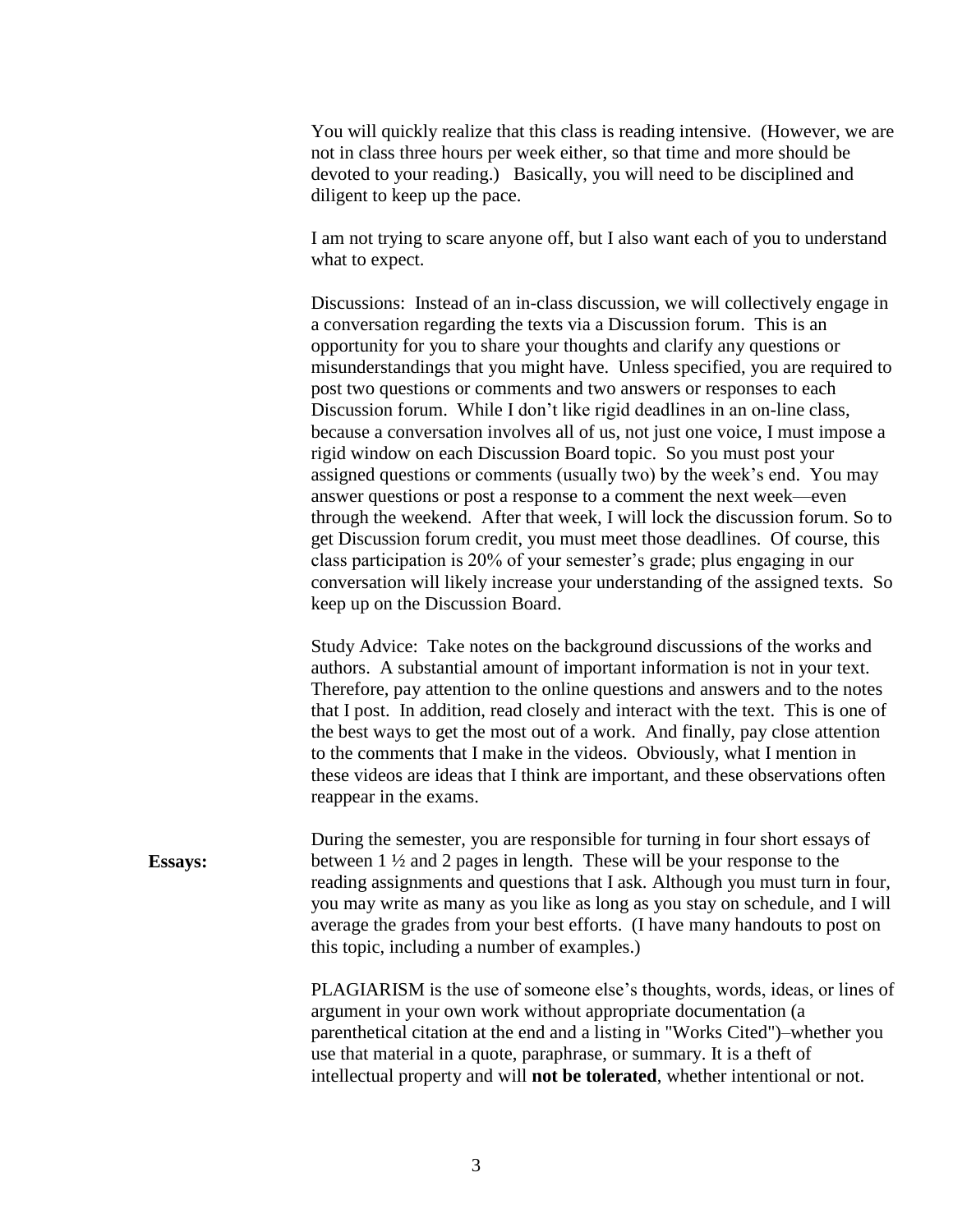|                                             | Unfortunately, plagiarism is rampant is today's English classes, with much of<br>the problem stemming from the Internet. In English 2613, you will discuss<br>your thoughts and interpretations. This class requires NO research. So<br>utilizing the Internet for information is not only unnecessary; it is verboten<br>(forbidden). In other words, do not "copy and paste" because every single<br>word, phrase, and thought on your essays should be yours, not something<br>"borrowed" from another source.                                   |
|---------------------------------------------|-----------------------------------------------------------------------------------------------------------------------------------------------------------------------------------------------------------------------------------------------------------------------------------------------------------------------------------------------------------------------------------------------------------------------------------------------------------------------------------------------------------------------------------------------------|
|                                             | If the instructor catches a student plagiarizing in essays (including submitted<br>drafts) or during test responses, the following is the minimum penalty: the<br>student will receive a zero for the assignment, and the instructor will report<br>the incident and sanction to the English Department chair. In turn, he or she<br>will then notify the Dean of Students, Dean of the College of Humanities and<br>Social Sciences, and the Registrar of the incident and sanction. If you<br>plagiarize again, I will drop you from the class.   |
|                                             | For your exams, I will utilize Lockdown Browser in D2L. To do well, you<br>will have to be familiar with major ideas of the material. And these tests will<br>include at least one essay question.                                                                                                                                                                                                                                                                                                                                                  |
|                                             | As earlier stated, the online discussion will also involve a bit of writing. With<br>that in mind, please realize that you are not text messaging your friends. So<br>with that being said, we will communicate in COMPLETE, coherent<br>sentences, without abbreviations. In other words, Standard Written English is<br>required in your essays, as well as your posts to the Discussion Boards. (And<br>any email to me should be written in Standard Written English.)                                                                          |
| <b>Students with</b><br><b>Disabilities</b> | The Americans with Disabilities Act (ADA) is a federal anti-discrimination<br>statute that provides comprehensive civil rights protection for persons with<br>disabilities. Among other things, this legislation requires that all students with<br>disabilities be guaranteed a learning environment that provides for reasonable<br>accommodation of their disabilities. If you believe you have a disability requiring<br>an accommodation, please contact the Disability Support Services in Room 168<br>of the Clark Student Center, 397-4140. |
| <b>Safe Zones</b><br>Statement              | The professor considers this classroom, even a virtual classroom, to be a place<br>where you will be treated with respect as a human being – regardless of<br>gender, race, ethnicity, national origin, religious affiliation, sexual orientation,<br>political beliefs, age, or ability. Additionally, diversity of thought is<br>appreciated and encouraged, provided you can agree to disagree. It is the<br>professor's expectation that ALL students consider the classroom a safe<br>environment.                                             |